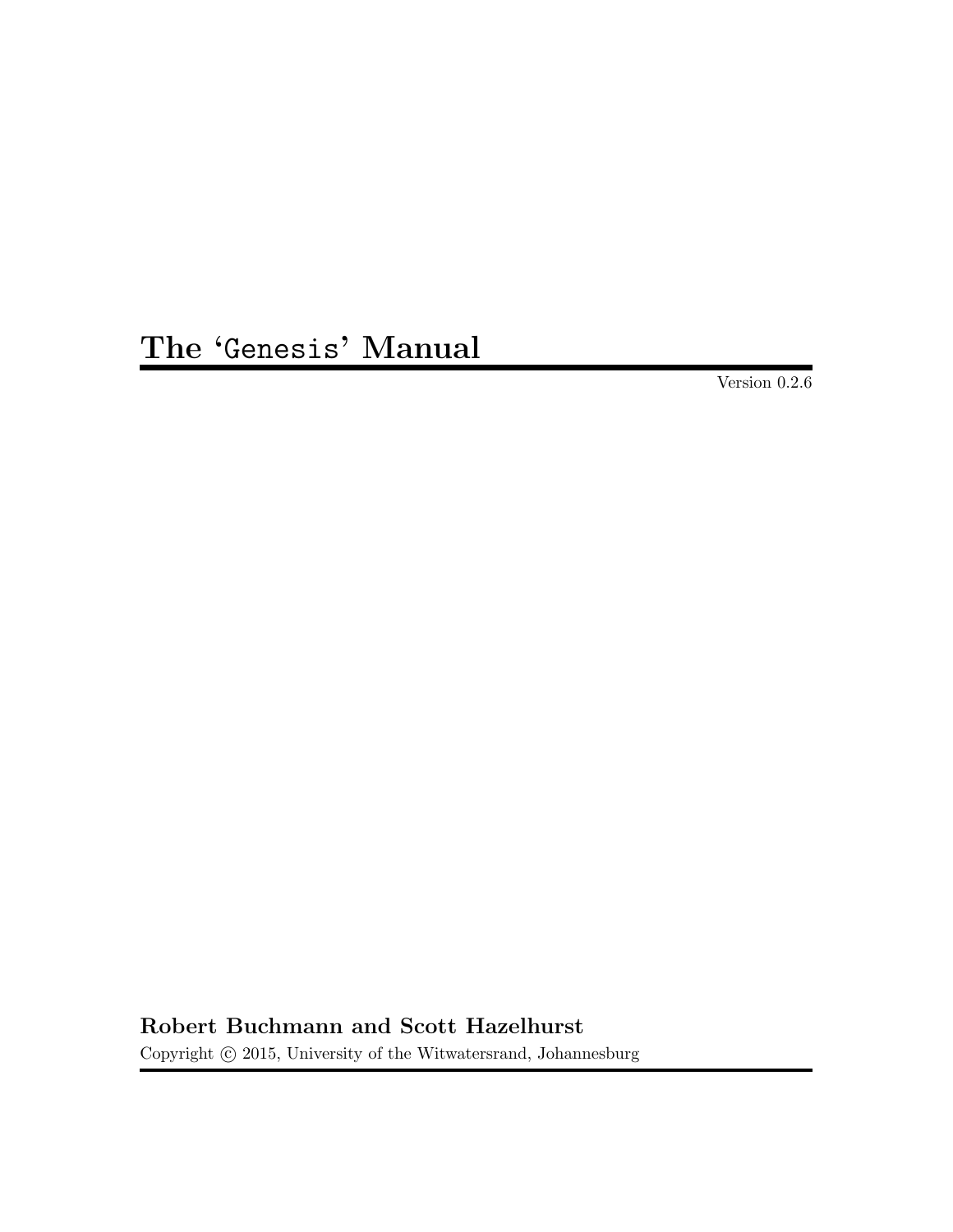## 1 Description

#### 1.1 Introduction

This manual describes Genesis, a program created for scientists to generate PCA (Principal Component Analysis) and structure/admixture graphs from data outputted by common tools such as eigenstrat [Pritchard et al. 2000] and the SNPRelate [Zheng et al 2012] package for PCAs and Admixture [Alexander et al. 2009] and CLUMPP [Jakobsson and Rosenberg 2007] for admixtures.

Genesis was developed with user-friendliness in mind as other tools can be complex to use and lack certain features. All elements of the graphs that would need to be edited can be done so using a graphical user Interface where the graphs themselves are interactive and different elements can be viewed and changed at the click of the mouse. All this saves the time that scientists would rather be spending doing more important things.

Principal Component Analysis is a mathematical and statistical procedure that can used to analyse genotype data. The differences between samples' genotype data can be used to project each sample into a  $p$ -dimensional space, where the  $p$  axes are uncorrelated. For realistic data, typically  $p$  is 4 or less and often only the most important two demsnions are used. Programs such as eigenstrat produce the the PCs, and Genesis produces them. An example is found below:

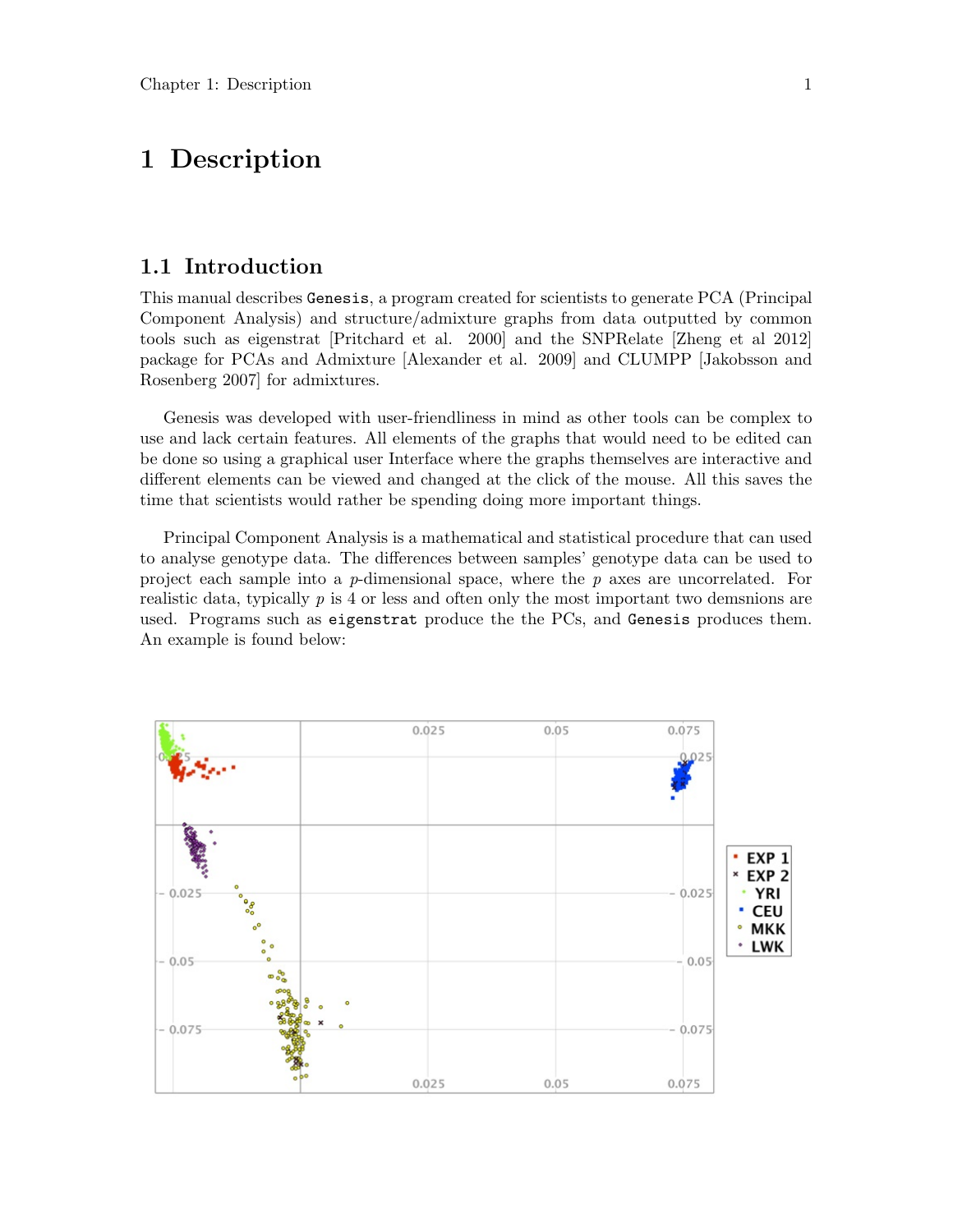Admixture mappings are used to analyse populations of mixed ancestry and determine the ratios of proposed different ancestries. These ratios can then displayed in stacked bar graphs as structure/admixture graphs.



### 1.2 Assumptions

This manual assumes that the reader is familiar with structure and PCA analysis of genotype data, and has used tools such as admixture, Eigenstrat and/or plink [Purcell et al 2007; Purcell and Chang 2014].

## 1.3 Licence

Genesis was written by Robert W Buchmann, and copyright is owned by the University of the Witwatersrand, Johannesburg. The code is released under the Affero General Public Licence version 3. Genesis uses the iText Software Corporation's iText library also released under the Affero General Public Licence.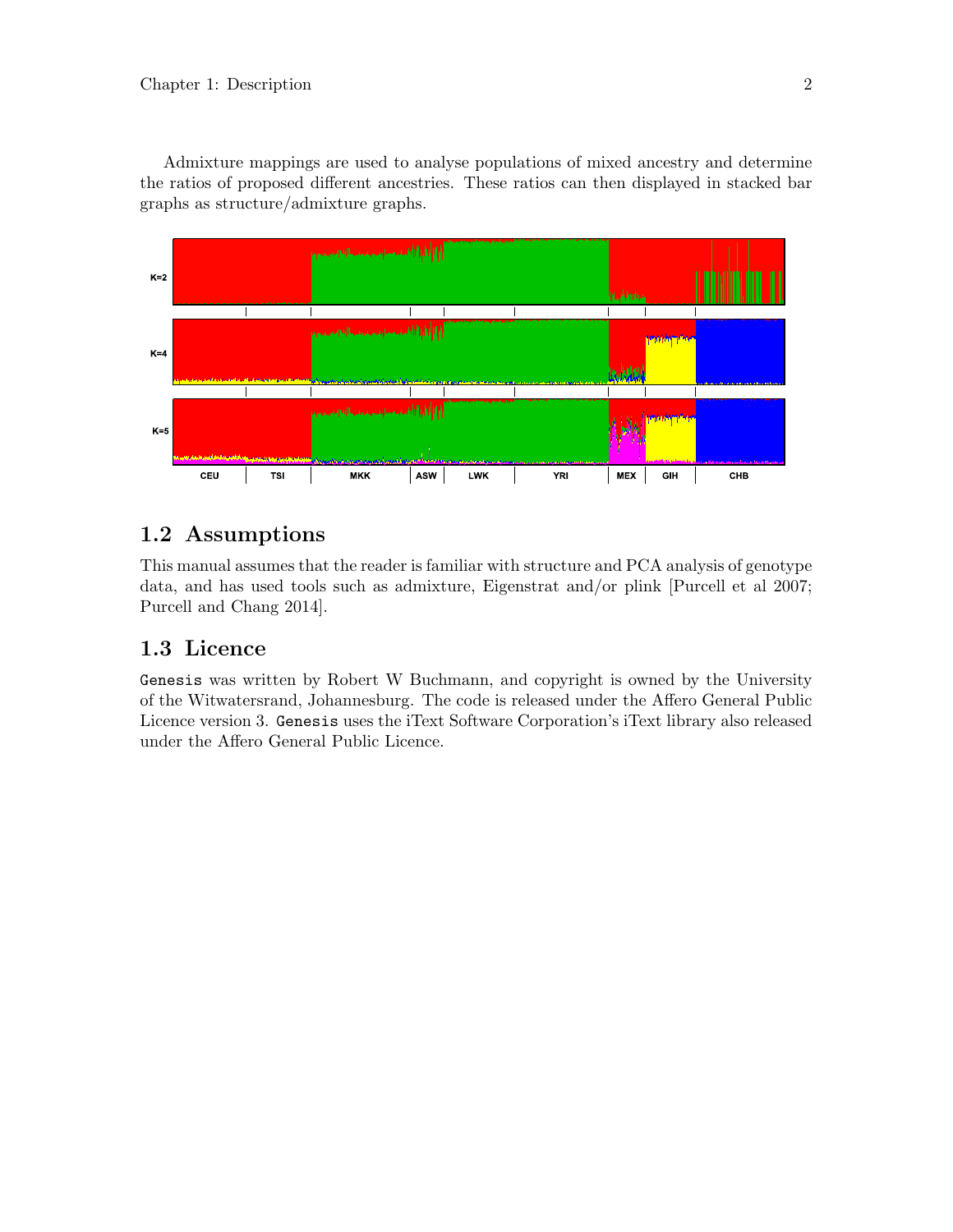## 2 Installing and Running Genesis

#### 2.1 Installing Genesis

The latest code can be found at <http://www.bioinf.wits.ac.za/software/genesis>

Genesis does not special installation and the file can simply be executed using Java. It does, however, require the Java SE Runtime Environment 1.8 or higher to be installed on the user's system. The latest version of the Java SE Runtime Environment 1.8 can be found at: [http://www.oracle.com/technetwork/java/javase/downloads/](http://www.oracle.com/technetwork/java/javase/downloads/jre7-downloads-1880261.html) [jre7-downloads-1880261.html](http://www.oracle.com/technetwork/java/javase/downloads/jre7-downloads-1880261.html)

To check if you already have Java installed, you can open your Operating System's command line interface and enter

java -version

If Java is installed, one line of the response should read

```
Java(TM) SE Runtime Environment (build 1.x.0_*)
```
where x is the version number (and should be 7 or higher) and the  $*$  is not important.

Alternatively, Windows users can open Control Panel and then open Add/Remove Programs and check the list for Java SE Runtime Environment (in windows XP and earlier) or open Programs then Programs and Features and if Java x is in the list, then Java is installed where x is the version number (in Windows Vista, 7 or 8).

Mac OSX requires X11 to be installed. This can be downloaded from [http://xquartz.](http://xquartz.macosforge.org/landing/) [macosforge.org/landing/](http://xquartz.macosforge.org/landing/).

Genesis is compatible with the 32 and 64 bit varieties of Windows, Mac OSX and Linux.

If you are using a version of Java other than Oracle's, you may need to install the SWT libraries separately. On Ubuntu, installing openjdk, the following should work

apt-get install jre-default

OR (but NOT both)

apt-get install libswt-gtk-3-java openjdk-7-jre-headless

#### 2.2 Running Genesis

Windows and Linux If the Java SE Runtime Environment 1.8 is installed, the user should be able to open Genesis by double-clicking the file. If this does not work, the user will have to launch the jar manually through a command line editor (cmd in windows or terminal in linux) using the following command.

java -jar Genesis.jar

For Linux and MacOSX the recommended configuration is to unzip, ed into the genesisdistrib directory and then say

sudo mv Genesis.jar misc/genesis /usr/local/bin sudo chmod a+x /usr/local/bin/genesis

and then, the program can be run by executing the command genesis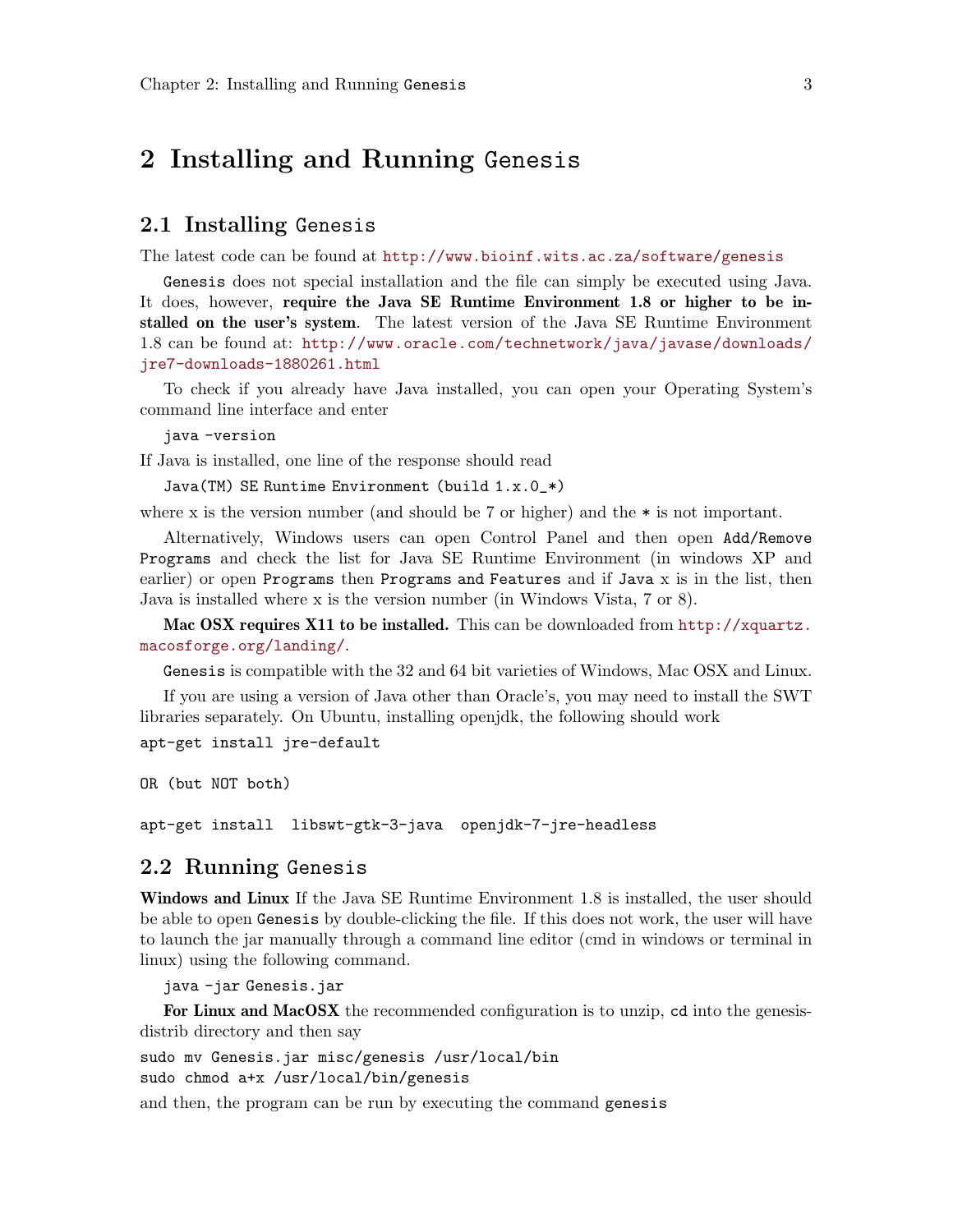OS X: Ensure that the Java SE Runtime Environment 8 is installed. In OSX, the user must launch the file through the command line with an extra argument as follows

```
java -XstartOnFirstThread -jar Genesis.jar
```
Wrapper script A simple wrapper script genesis is provided to aid the use of the program which works for Linux or MacOS X. Installation of the JAR and wrapper can be done by running install.sh. By default, the script installs into /usr/local/bin. If you want it elsewhere, specify the directory name, e.g ./install.sh /Users/scott/bin. You may need sudo privileges.

Memory usage: If you are building up very complex charts (e.g, in a large study doing admixture charts for 6 or 7 values of K on the same Genesis chart), you may require extra memory when running Genesis.

java -Xmx2048m -Xms521m -jar Genesis.jar

#### 2.3 Known bugs

- On MacOS X, when the program is first run the SWT menu does not appear on the menu bar. If you make another application active and then come back to Genesis, the menu appears. This appears to be a bug of SWT on MacOS X.
- Using some versions of SWT, occasionally when opening a previous project the program crashes with an obscure error message. Update your SWT to a later version. We try to package the latest available version with Genesis. (This appears to have gone away with the latest version of SWT).

#### 2.4 Supported input data formats

For structure charts, Genesis supports the output of the admixture and CLUMPP programs. In addition, we provide a python script that will convert the output of the structure program into the appropriate input format. See See [Chapter 3 \[Creating Structure Plots\],](#page-6-0) [page 6.](#page-6-0)

For PCA charts, Genesis supports the output of the eigenstrat and plink programs and the SNPRelate R package. In addition, we provide Python scripts that will convert the output of the fastpca program into the appropriate format. See See [Chapter 4 \[Creating](#page-13-0) [PCA Plots\], page 13.](#page-13-0)

We shall try to add to the suite of conversion scripts, but we intend that future versions of Genesis will automatically detect the correct input format and deal appropriately.

#### 2.5 Menu structure

When Genesis runs, a menu appears at the top. The menu items are File, Graph and Help. File allows creation and saving of graphs, and exporting image files. Graph allows changing data and appearance options. The manual is available under help.

For added usability the icons with the key menu features apper at the top of the Genesis window. If the cursor is placed over the icon, a brief description of the menu item is given.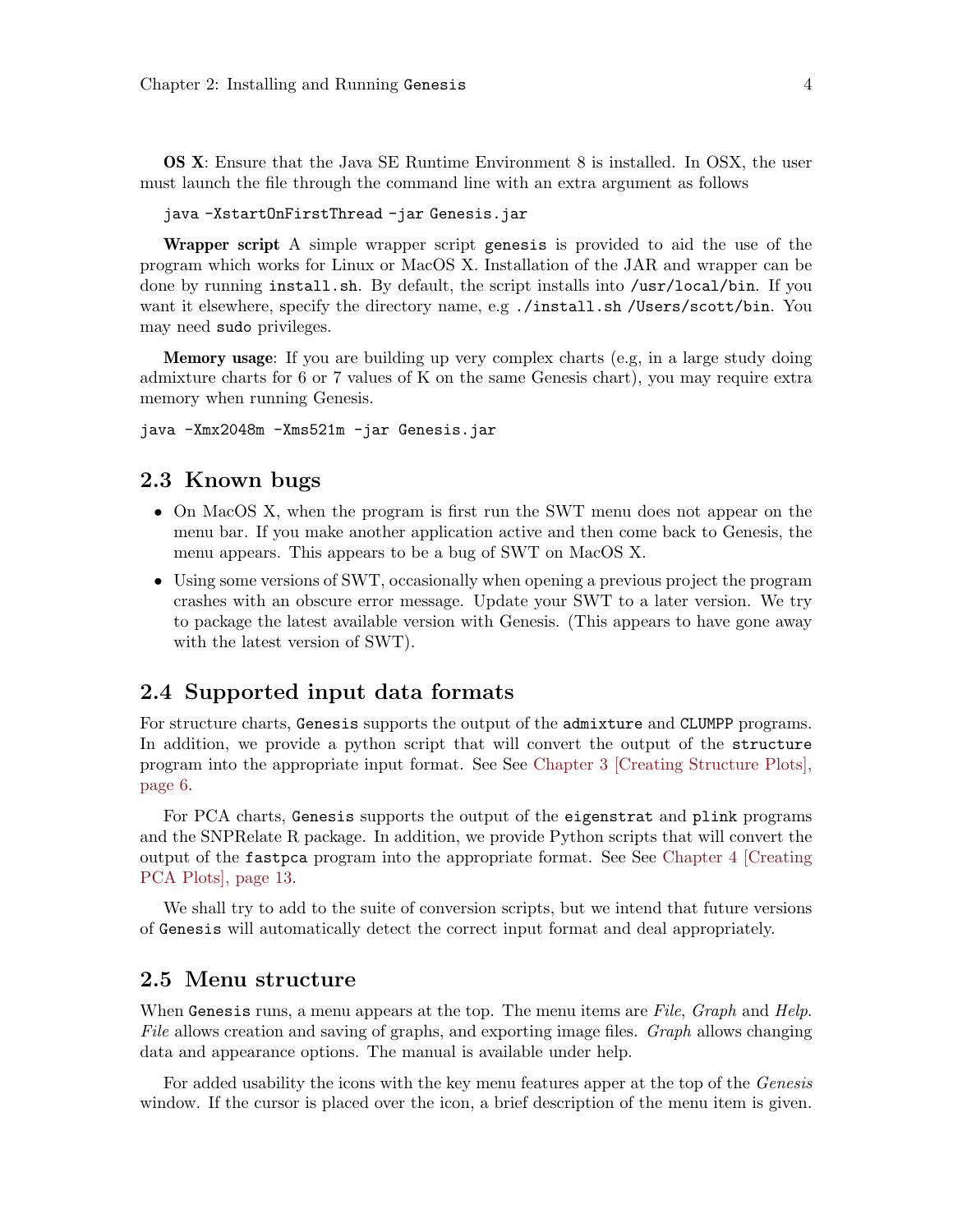The menu items are briefly described below and the functions are described in detail in next sections.

| $\Omega$                   |                                    |         |                                       |      |               |                     | Genesis |
|----------------------------|------------------------------------|---------|---------------------------------------|------|---------------|---------------------|---------|
| <b>PCA</b><br>Admix        | ۳<br>$\sqrt{1}$                    | $-503$  | (9)                                   |      |               |                     |         |
| <b>New</b>                 | Data<br>Save                       |         |                                       |      | <b>Lines</b>  | <b>Export Close</b> |         |
| admix<br>and<br><b>PCA</b> | options<br>and<br>load<br>projects |         | 3D <sub>PC</sub><br>rotate<br>Refresh |      | <b>Unhide</b> | image               | project |
|                            |                                    | options | Appearance                            | Find | individuals   |                     |         |

From left to right, the menu items are:

- Admix: create a new Admixture chart
- PCA: create a new PCA chart
- Save Project: this saves the current charts being created in a Genesis format file, which incorporates all changes the user has made. This does not save images, but the internal state of the program for later reloading.
- Load Project: this loads a previously savied Genesis project. Note that the New Admix and PCA options are used to create charts from raw output of the admixture and PCA tools. The Load Project option loads previosly saved charts.
- Data Options: allows the user to provide constraints on the data files used. For example, the user can specify which column in the file contains the phenotype data, or which principal components should be displayed.
- Appearance Options: gives the user flexibility in determinig how what the charts look like. Examples are: size of margin, choice of font and size, headings and so on.
- Refresh.
- Show/Hide 3D Rotate Panel: if the user is showing a 3D PC chart, simple rotation is supported.
- Search for individual: the user can specify the ID of an individual in the study and that inviduals data is highlighed in the chart.
- Unhide: individuals or groups can be hidden from the display. This option allows unhiding.
- Line: Simple lines can be drawn
- Arrow: Simple arrows can be draw
- Export: The picture can be exported to a PNG, SVG, or PDF file.
- Close Project: The current chart is closed. If not previously saved, it is deleted.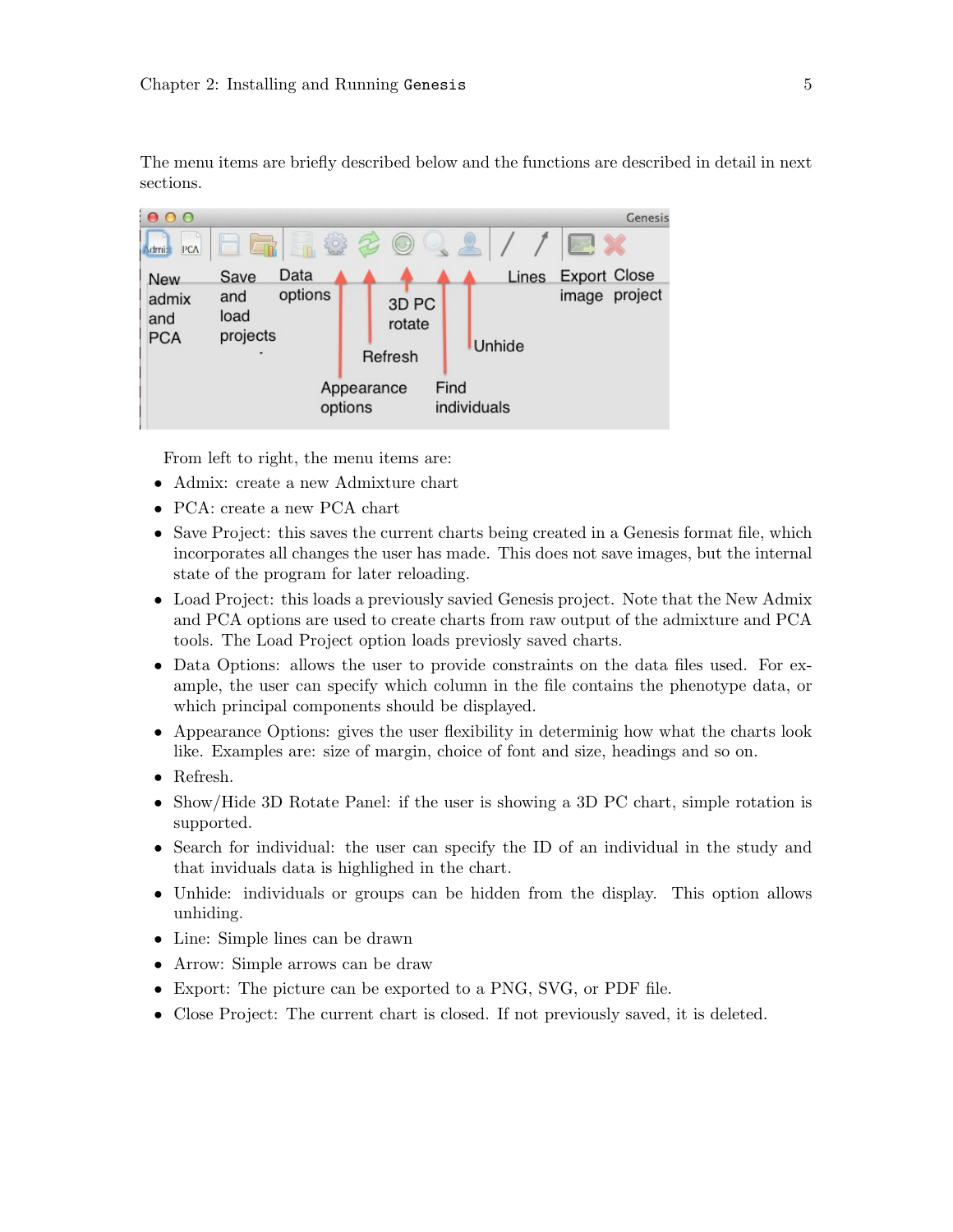## <span id="page-6-0"></span>3 Structure Plots

#### 3.1 Data input format

Genesis requires two input files and an optional third file:

- An admixture file which contains on each line the estimated ancestral proportions of each individual. Typically, this would be produced by a program like Admixture (e.g, and admixture Q file), or CLUMPP, the output formats of which Genesis supports natively. For example, an Admixture Q file for  $K=4$ , contains four columns. Provided the input is a legal format, Genesis will automatically work out what input file it is, and what the  $K$  value is. Instructions on using the structure 2CLUMPP script which can be used for Structure input files is described later.
- A plink-style fam file. The first two columns must uniquely identify the individuals (the first column is usually the family identifier, the second the individual identifier). See the plink manual for further description. The  $\dot{\tau}$ th line of this fam file describes the  $j$ -th individual in the admixture file. This all that Genesis requires, although  $fam$  files typically have other columns as well.
- Optionally, a phenotype file: again, the first two columns indentify the individual, and subsequent columns label the individuals (e.g., case/control, male/female, population group, language, etc). The individual identifiers should be the same as in the fam file: each individual in the fam file should also be in the phentoype file, but there is no problem in having individuals in the phenotype file who are not in the fam file. The order of entries in the phenotype file need not be the same as in the fam file. You could use the same file as the fam and the phenotype file.

#### 3.2 Inputting Data

Genesis produces structure charts by taking input from Admixture or CLUMPP tools, together with a PLINK-style fam and optionally a phenotype file which would contain population labels.

To input these files, click File click New Admixture or the New Admixture button on the toolbar. On the screen that opens, click Import Data File and navigate to the admixture data file outputted by the Admixture/CLUMPP tools. Then click Import Fam File and navigate to the fam data file. Finally, click Import Pheno File and navigate to the phenotype data file.

You can import multiple data files into the same project by clicking Import Data File again. These files can be imported in any order relative to the importing of the fam and pheno file.

In the drop-down menu select the column of the phenotype file that will be used to group the data. To draw the graph, click Finish or click Next to access the Appearance Options menu (See below...).

#### Editing Phenotype Column/Importing Additional Data Files

If a graph has already been plotted, and you wish to change the column of the phenotype data used to group the data or import additional data files, you can access the initial menu by clicking the Data Options button on the toolbar, or clicking Graph click Data Options.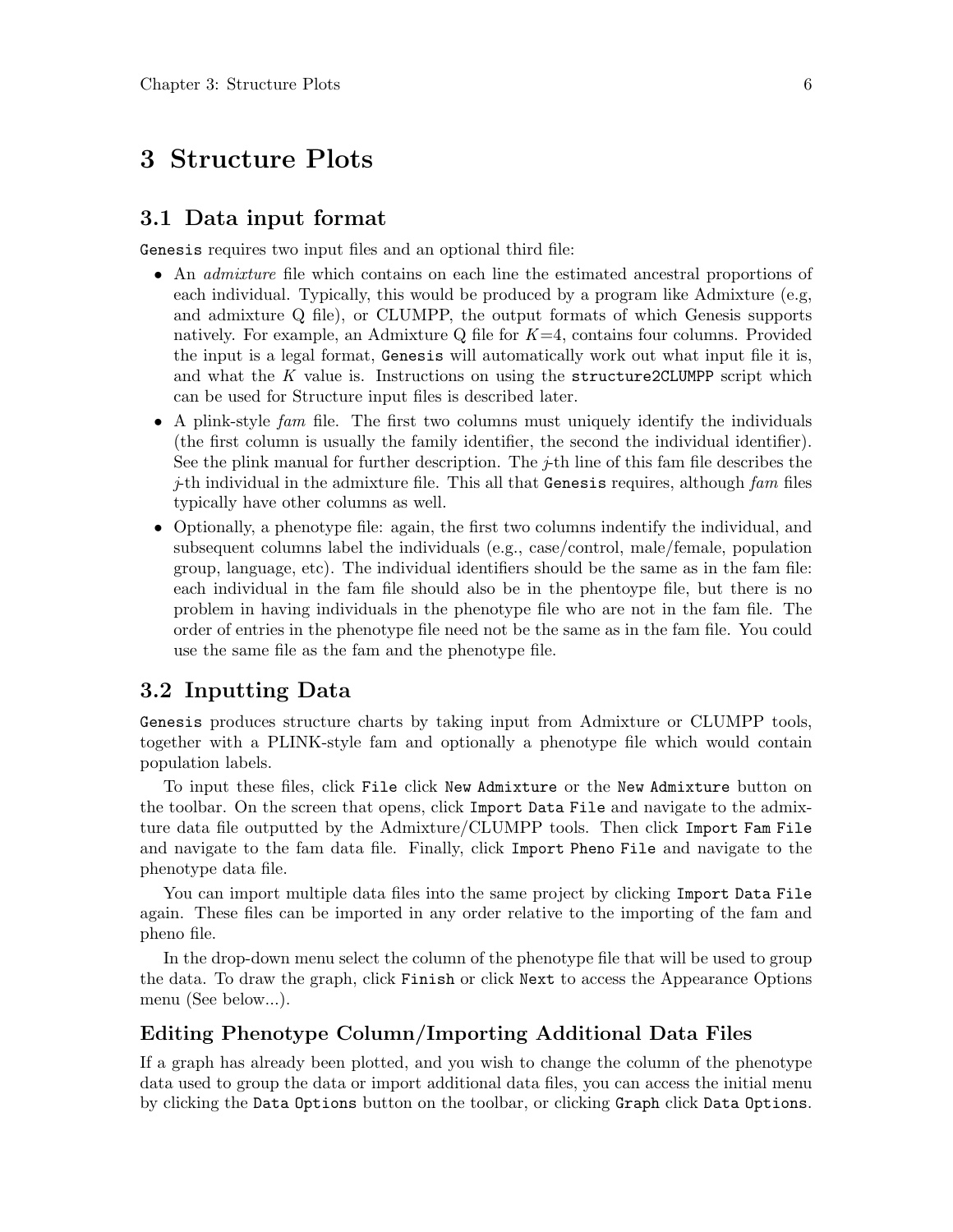### 3.3 Appearance Options

The Appearance Options menu can be accessed through the New Admixture button by clicking Next after importing the files or by clicking the Appearance Options button on the toolbar, or clicking Graph click Appearance Options.

• Heading

To set/change the heading, open the Appearance Options menu and type the heading into the text box that says "Set Heading." To change the font of the heading, click Select Heading Font and select the font of choice.

• Border

To show/hide the border open the Appearance Options menu and (un)check the Show Border checkbox.

• Population Group Labels

To show/hide the population group labels, open the Appearance Options menu and (un)check the Show Population Group Labels checkbox. To change the font of the population group labels, click Select Population Group Label Font and select the font of choice.

• Graph Size and Spacing

To change the size and spacing of a structure plot, open the Appearance Options menu and select values for the Set Graph Height, Set Thickness of Each Subject and Set Distance Between Graphs boxes.

• Horizontal/Vertical Orientation

To set the orientation of the structure plot, and select Horizontal or Vertical from the bottom drop down menu.

#### 3.4 Interacting with the Graph

Other settings and options can be changed by interacting with the graph. Certain elements can be clicked to view or modify their options.

• Selecting Subjects

To select an individual subject on the structure plot, click on the subject on the plot. This will bring up a subject menu where you can view the data about the subject (from the phenotype data file) and gives the option to hide the subject from the plot.

• Population Group Name and Order

To select a population group, click on the population group label for the group. This will bring up a menu where you can change the Name of the group and also shift the group left/right (or up/down) in the graph.

• Changing the colours and order of colours and individuals

This option allows you to

- change colours (e.g., change red to blue)
- $\bullet$  change the order of the colours (e.g., on a horizontal chart, move the red segments from below the blue segments to above the red segments
- order the individuals within a population group by an ancestral group.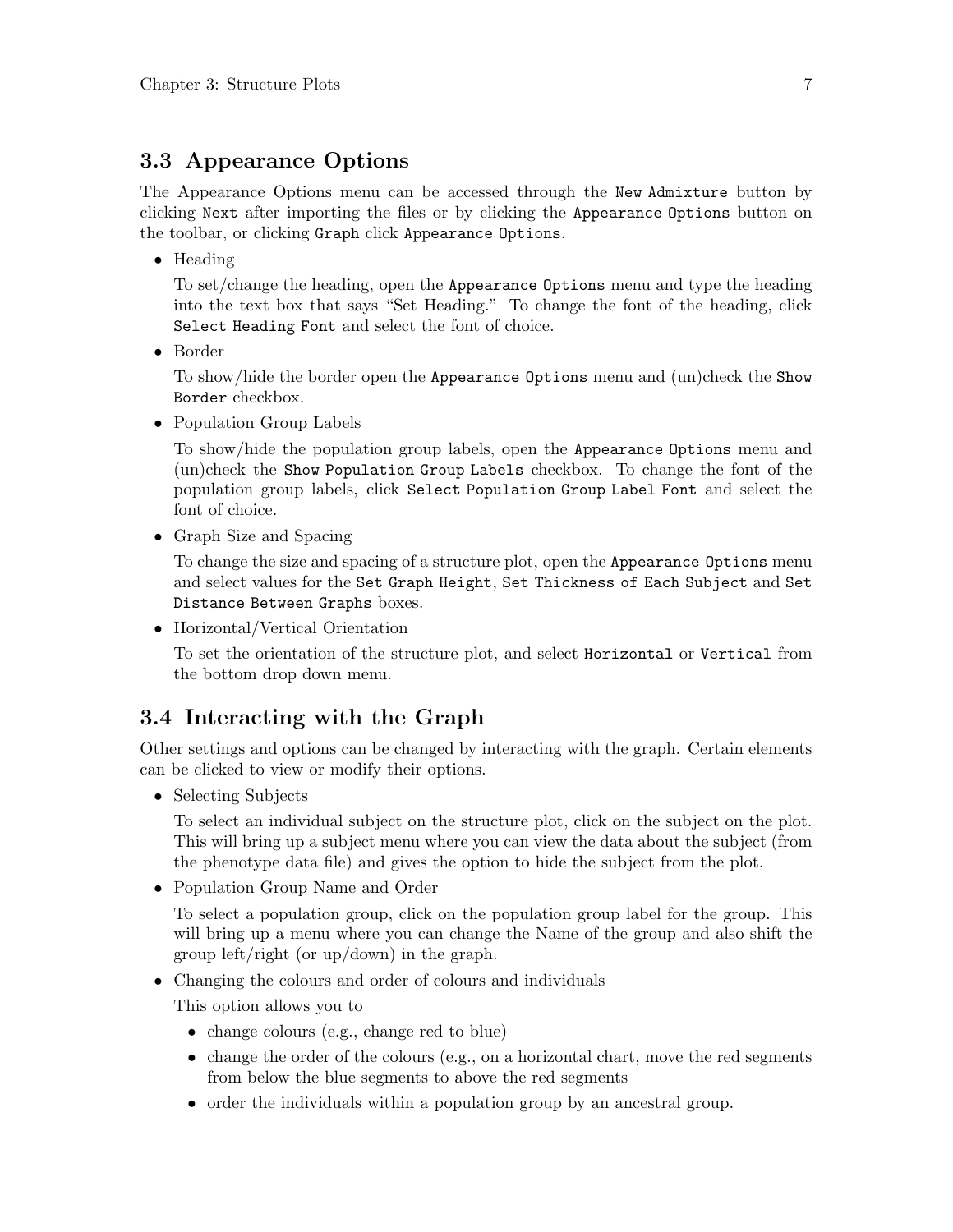| Change and order colours |                       | Sort within populations algorithmically: |
|--------------------------|-----------------------|------------------------------------------|
| <b>Change Ancestor 0</b> | Sort indivs by colour | Fam order                                |
| <b>Change Ancestor 1</b> | Sort indivs by colour | Dominant colour                          |
| <b>Change Ancestor 2</b> | Sort indivs by colour |                                          |
| <b>Change Ancestor 3</b> | Sort indivs by colour |                                          |
|                          | Done                  |                                          |

Right click anywhere on a graph and select Population Group Options. The menu below shows

From the next menu, click the button next to the colour you wish to change and from the next dialog, click the Change \ldots button to change the colour or the Shift Up and Shift Down buttons (or the Shift Left and Shift Right buttons) to change the order of the colours (i.e., on a horizonal graph, moving colours up and down; on a vertical graph moving them left and right).

Clicking on a "Sort indivs by colour" button, will sort the individuals in each population group in order (left to right on a horizontal graph; top to bottom on vertical graph) so that the individual with the least ancestry represented by that colour is first, and the one with the greatest is last.

For example if we have



and click on the Sort indivs next to the blue colour then we get.



Clicking on "Dominant colour" orders each population group in a similar way, but instead of sorting each population group on the same colour, Genesis will compute the dominant ancestral component for that group and then order the individuals in that population group by that component.

The Fam order option is essentially an undo: the individuals are displayed in the relative order that they appear in the fam file.

The ordering of individuals by component is not strict. If two individuals have a very similar but not equal primary component, then a secondary component is used (this is more likely to lead to put similar individuals close to each other). Note that these options are being refined and behaviour may change.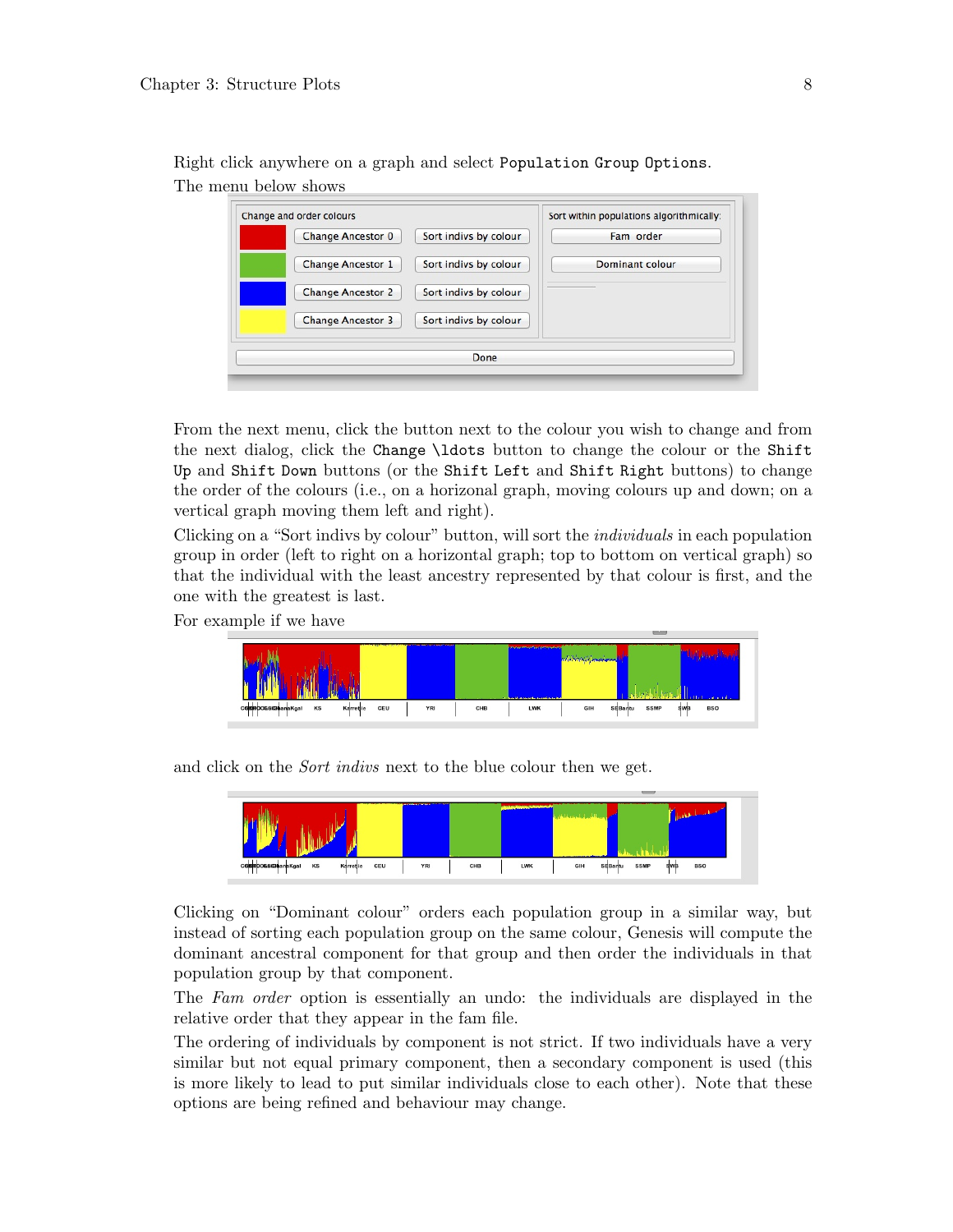• Recolouring a graph based on another graph

A common use case is to have structure charts for multiple values of K. When multiple graphs are imported some of the most glaring apparent differences will not be due to different numbers of colours but by arbitrary choices of which colours were used. Even though different values of  $K$  are used, typically a column from one value of  $K$ will correspond to a column from another value of  $K$ . However, since the order of the columns is arbitrary the colours are arbitrary. Genesis has an option which tries to match the colours of of one graph with respect to another graph.

For example a common case might be someting like:



To recolour a graph, right click anywhere on a graph and select Population Group Options and choose either Colour this graph similar to next or Colour this graph similar to previous (these options only appear if it makes sense). Genesis will recolour. In our example we will get



Note that this option does not guarantee to recolour optimally. Rather it is intended to reduce the load on the user by making sensible choices for obvious colouring. (Indeed it is not clear what "optimal" means, or best to do colouring. For example, if a "yellow" colour splits into "yellow" and "magenta" which new component should be yellow and which magenta may require insight into populatio dynamics). A very simple heuristic is currently used, which works well in practice. However, this will improve in time.

• Searching for a Subject

To search for a subject in the graph by name, click the Search for individual button in the toolbar. In the dialog, enter the Name (first, last or both) of the individual you wish to find and click Ok. If the individual was found in the data, it will be selected and the subject dialog for that individual will open. If the individual was not found, a message will displayed.

#### 3.5 Annotating the Graph

• Creating a Label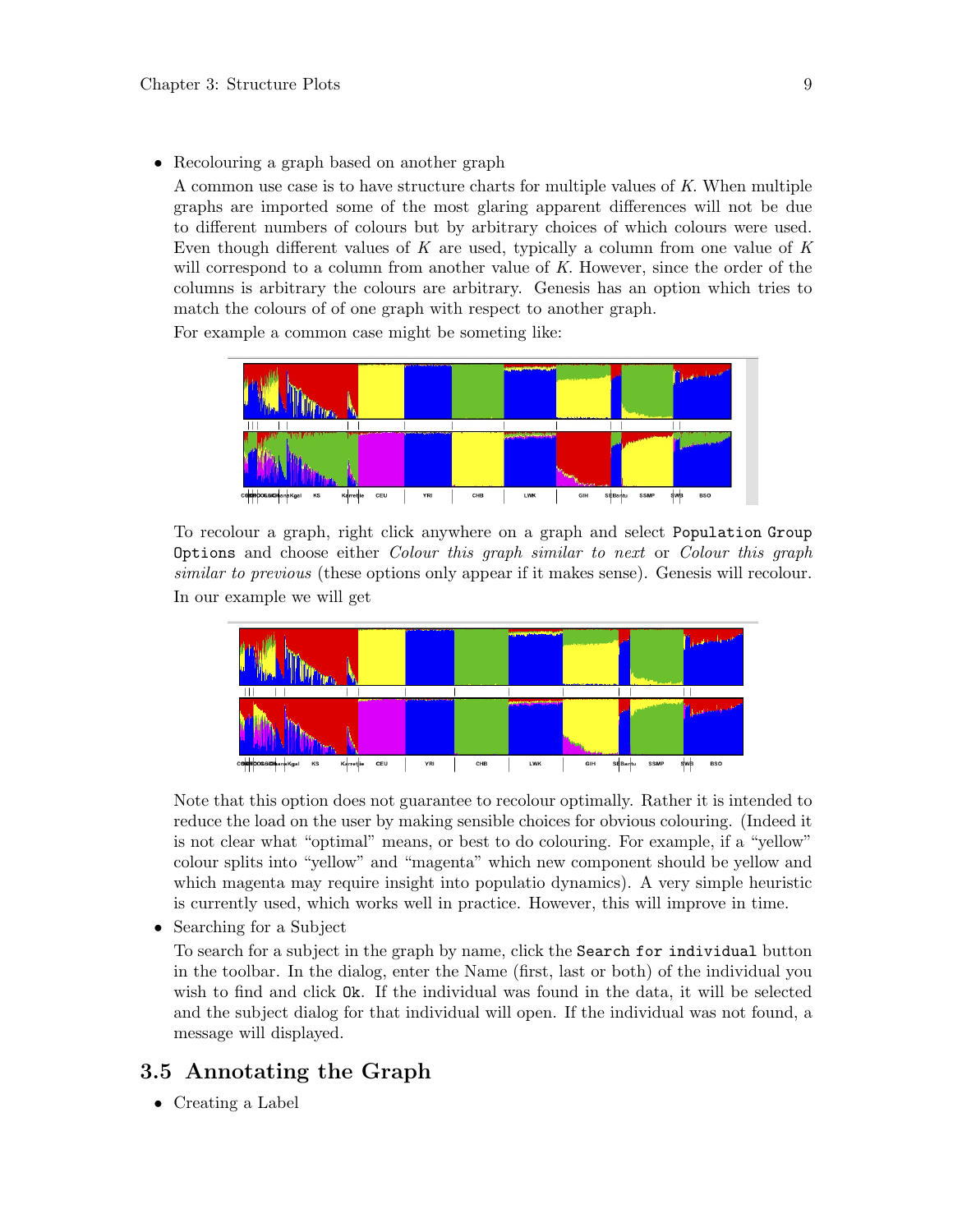To create a label and annotate the graph, right click on the graph where the label is to be placed, and click Create Label at Mouse Pointer. Then enter the label's text and click OK to place the label.

• Editing or Deleting a Label

To reposition a label, click on it and drag to where it should go. If you press the shift key while dragging the label there is a snap to grid feasture. To edit a label that has been created, click on the label to bring up the Label dialog. From this dialog you can edit the label's text, reposition the label or delete the label.

• Hiding individuals

To hide a subject from the graph, click on the subject on the graph to bring up the subject dialog. From this menu you can choose to hide the subject from the graph.

• Hiding Groups

To hide a population group from the graph, click on the group in the key to bring up the population group dialog and check the box labelled Hide this group from the graph.

• Showing Hidden Subjects and groups

To reshow a subject that has been hidden, click on the Select Hidden Individuals or Groups button and from the drop down menu that pops up, select the name of the subject or group that you wish to show. From the subject dialog you can now uncheck the Hide this Individual from the Graph or Hide this group from the Graph checkbox.

• Drawing lines and arrows

Genesis provides very simple functionality for adding lines and arrows. Click on the icon and the place the line or arrow by (a) clicking on the point where the line/arrow should start, (b) *dragging* to the point where the line should finish, and (c) releasing the mouse. If you press the shift key down at the same time, then only vertical or horizontal lines can be produced.

Lines and arrows can be deleted or moved – if you press the shift key down at the same time as moving there is a "snap to grid" feature. Note that lines cannot be shortened or lengthened, and nor can the orientation change.

#### 3.6 Useful scripts

#### 3.6.1 structure2CLUMPP: Wrapper script for the Structure tool

Genesis supports Admixture Q files and CLUMPP output files natively. CLUMPP's output format is a derivative of the Structure tool's output. (Thus our naming convention is somewhat inaccurate, since CLUMPP format is really a sub-part of the Structure format). When Structure runs, it produces log information, summary information about the population and the inferred ancestry of individuals. This inferred ancestry is what we want and can be found in the middle of the output file.

The script structure2CLUMPP takes one mandatory argument, the file name of a structure output file.

python structure2CLUMPP testdata1.out\_f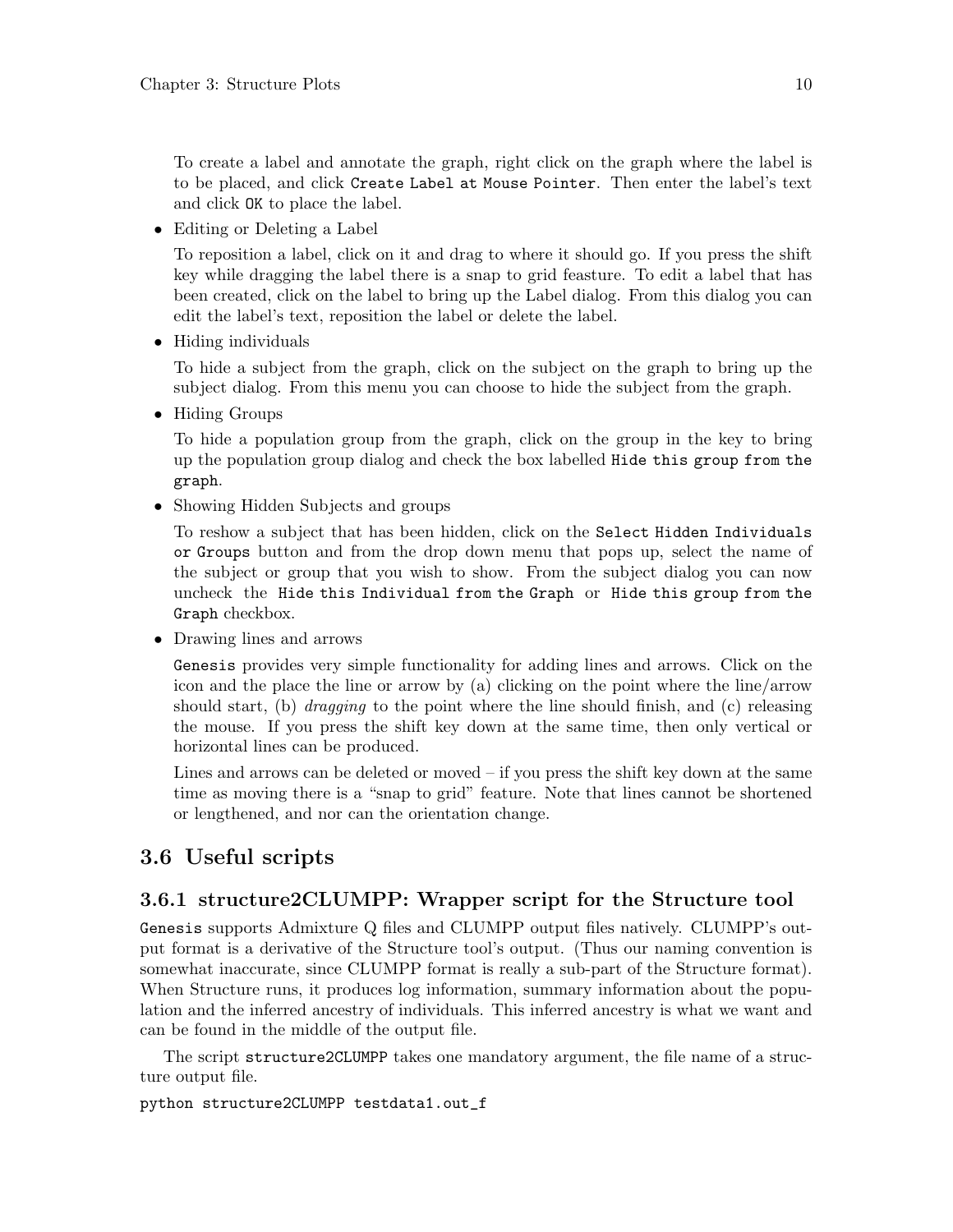By default, output is placed on standard output. The --outbase flag can be used to set the base of the output name. The script appends to this base the suffix  $K.Q$ , where K is the number of columns in the ancestry file (so as to be consistent with *admixture*).

python structure2CLUMPP --outbase data testdata1.out\_f

If there are 4 columns in the file testdata1.out f, then this will produce a file  $data.4.Q$ .

The script also has a flag --produce-fam which can be used to produce a bare bones fam file if needed.

The full usage is

```
usage: structure2CLUMPP [-h] [--outbase OUTBASE] [--produce-fam FAM_NAME] N
```
produce admixture style output from structure output

positional arguments: N structure file

optional arguments:

-h, --help show this help message and exit --outbase OUTBASE output file name base (default output to standard out) --produce-fam FAM\_NAME

produce fam file

Technical details. The output of the structure program contains various information, including log and FST data. Immediately after the lines that start

Inferred ancestry of individuals: Label (%Miss) Pop: Inferred clusters

follow the inferred ancestry of each individual followed by blank line. This is what we want. An extract might look something like this:

|    |     | 7 (0) 1: 0.017 0.014 0.970  |  |  |
|----|-----|-----------------------------|--|--|
| -8 | 8 - | $(0)$ 1 : 0.009 0.005 0.986 |  |  |
| -9 | 9   | $(0)$ 1 : 0.353 0.116 0.531 |  |  |

Here  $K=3$ , and the ancestry of each individual can be found to the right of the colon (for our purposes we can ignore what's to the left of the colon). The structure2CLUMPP script extracts out this part of the output from the structure program and produces output which could be output from CLUMPP. The Genesis program can read this input.

#### 3.6.2 sortfamQwithin.py — ordering invididuals by colour

Although Genesis directly supports some ordering by individuals, we have a script that has more sophisticated functionality. In time this will be migrated into Genesis. Usually individuals are ordered in the fam file by group, but within the group the ordering is arbitrary. In admixed populations this may lead to confusing pictures because individuals who are adjacent to each other may have different admixtures so one gets a very jagged chart where a pattern is hard to discern. The script  $\text{sortfamQwithin.py}$  consistently sorts a fam and Q file(s) so that within each group, the individuals are sorted by the dominant ancestral population for that group. This script is documented here:

<http://www.bioinf.wits.ac.za/software/poputils/>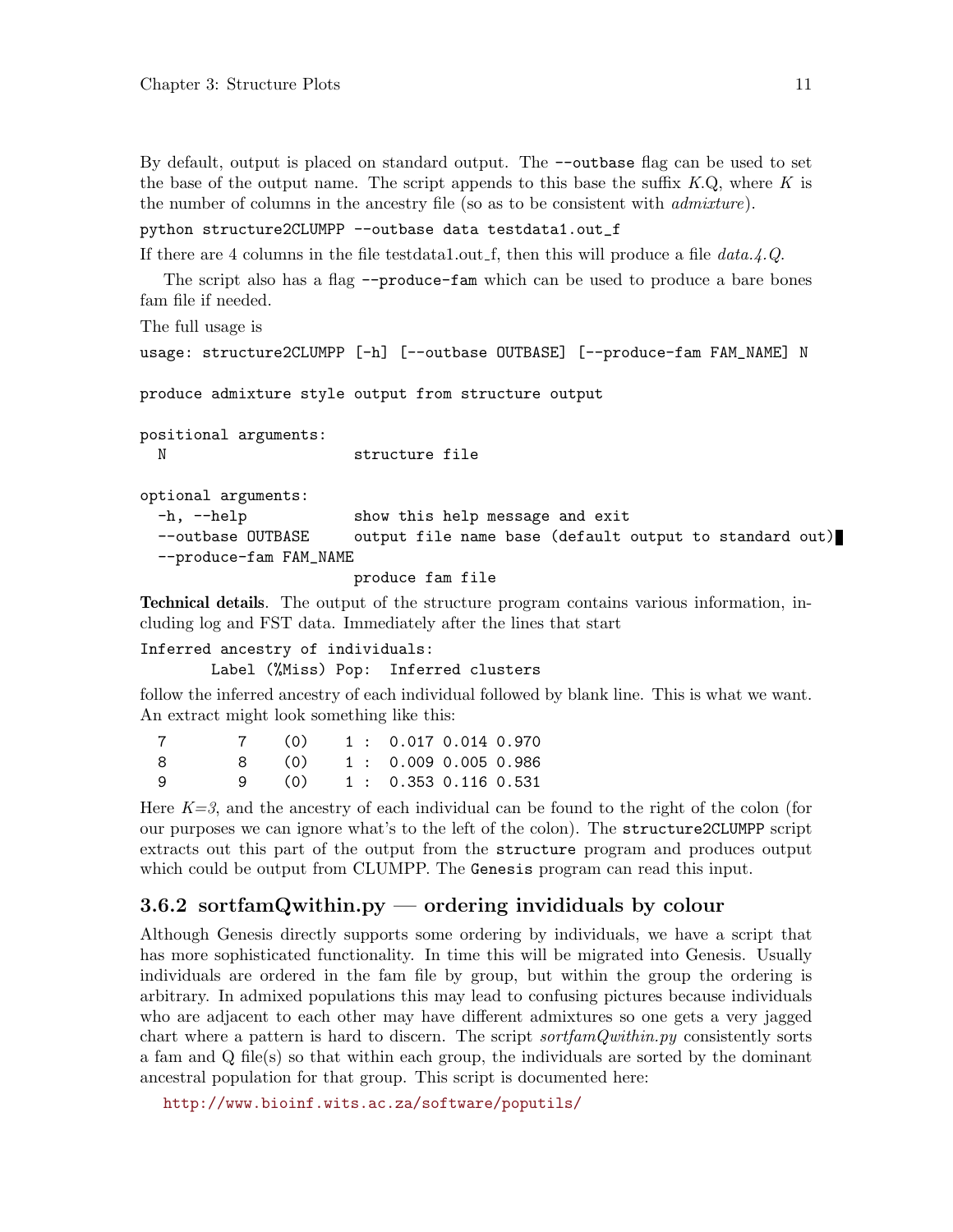## 3.6.3 Other scripts

There are other useful scripts like  $fams2phe$  and  $popifyfam.py$  which can be used to create phenotype files in <http://www.bioinf.wits.ac.za/software/poputils/>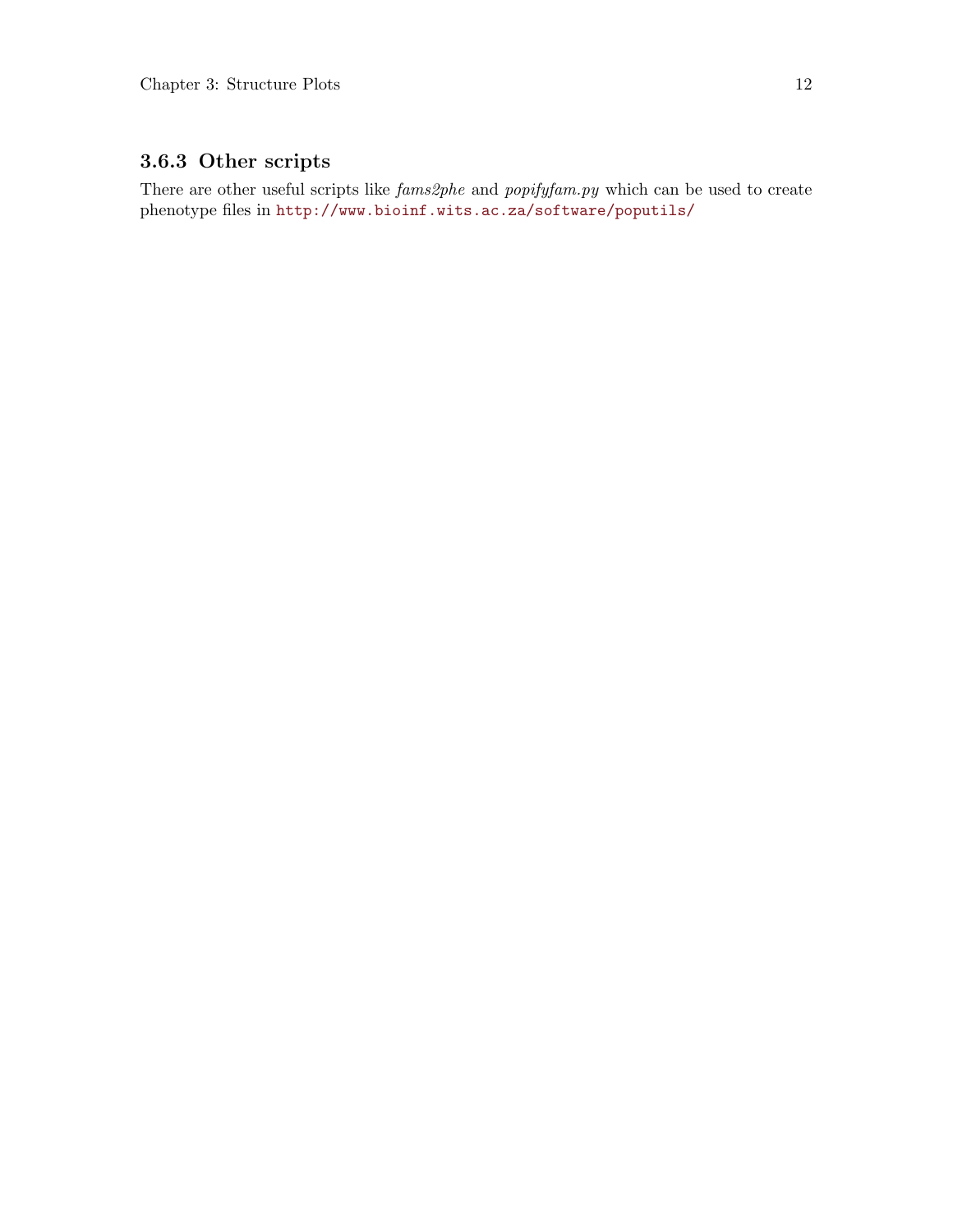## <span id="page-13-0"></span>4 PCA Plots

#### 4.1 Input data format

Genesis takes as input one mandatory file, and one optional file:

- The compulsory input file is a PCA file. In this version of the code, threeinput formats are supported: eigenstrat, plink and SNPRelate.
- A phenotype file (see the description in the previous section), which labels each individual. In addition to plink-style phentoype files, eigenstrat pca.evec files are legal as input (the phentoype is often in thelast column).

We have scripts that convert from other popular PCA formats (PLINK, flashpca) to a format the Genesis understands. These scripts are discussed in the section Advice on data formats below. We hope that in future versions of Genesis that this will be handled natively.

#### 4.2 Data input

To input Eigenstrat files, click File, click New PCA or the New PCA button on the toolbar. On the screen that opens, click Import Data File and navigate to the PCA data file outputted by the Eigenstrat software. Then optionally click Import Phenotype File and navigate to the phenotype data file. To input SNPRelate Data, click File click New PCA or the New PCA button on the toolbar. On the screen that opens, click Import Data File and navigate to the PCA data file outputted by the Relate package. The relate package file includes the phenotype information in the data file.

In the drop-down menus, select the 2 or 3 PCAs to plot as the axes and select the column of the phenotype file that will be used to group the data. To draw the graph, click Finish or click Next to access the Appearance Options menu (See below...).

• Editing PCAs/Phenotype Column

If a graph has already been plotted, and you wish to change the PCAs to be the axes or the column of the phenotype data to represent the data, you can access the initial menu by clicking the Data Options button on the toolbar, or clicking Graph click Data Options.

• Appearance Options

The Appearance Options menu can be accessed through the New PCA button by clicking Next after importing the files or by clicking the Appearance Options button on the toolbar, or clicking Graph click Appearance Options.

• Heading

To set/change the heading, open the Appearance Options menu and type the heading into the text box that says "Set Heading." To change the font of the heading, click Select Heading Font and select the font of choice.

• Border

To show/hide the border open the Appearance Options menu and (un)check the Show Border checkbox.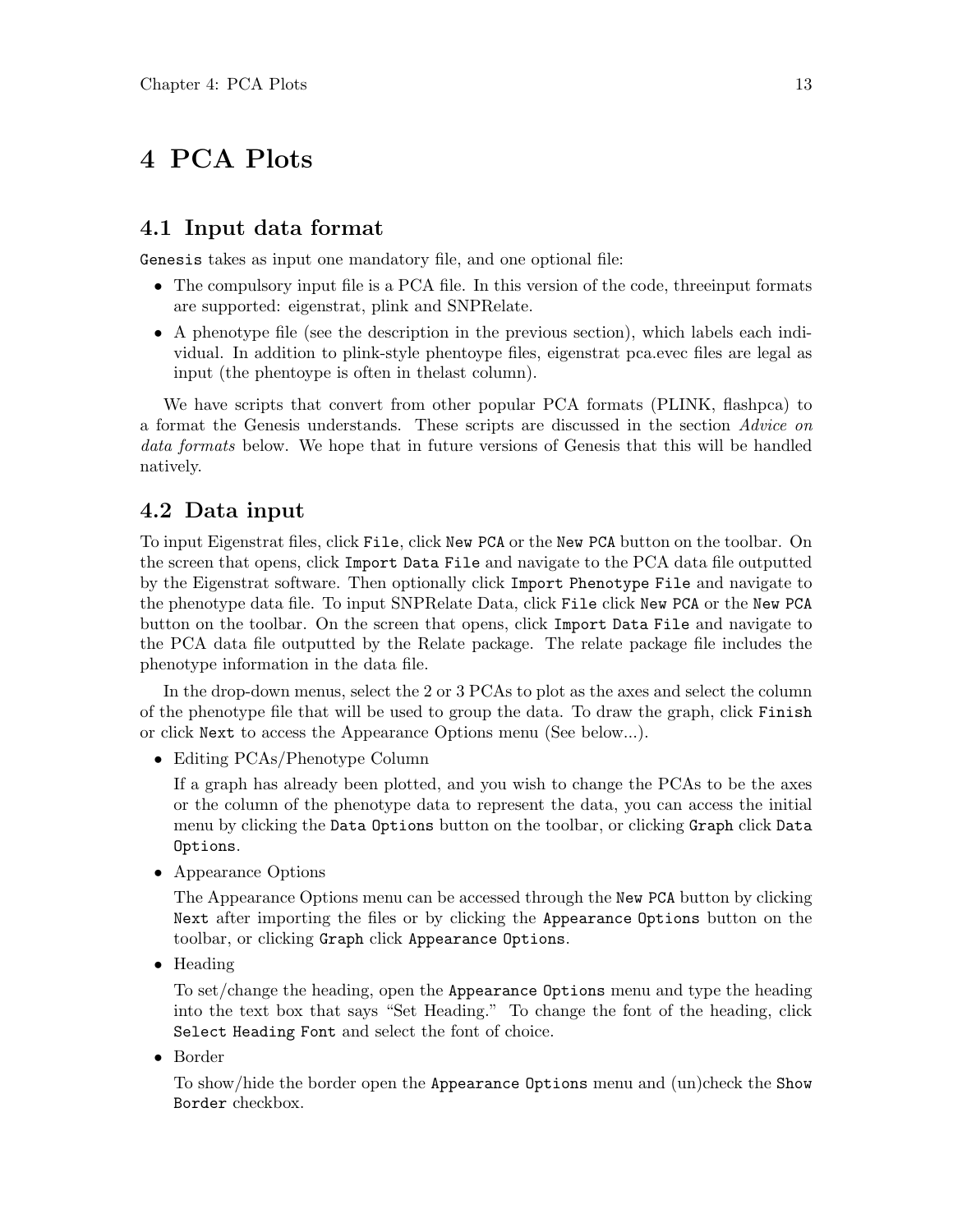• Axes

To show/hide the axes, axis labels, grid and scale, open the Appearance Options menu and (un)check the relevant checkboxes.

• Key Options

To set the position of the key, open the Appearance Options menu and select the key position from the drop down menu. To hide the key, select No Key from the drop down menu. To change the font of the key, click Select Key Font and select the font of choice.

Other settings and options can be changed by interacting with the graph. Certain elements can be clicked to view or modify their options.

• Selecting Subjects

To select an individual subject on the structure plot, click on the subject on the plot. This will bring up a subject menu where you can view the data about the subject (from the phenotype data file) and gives options to change the subject's icon as well as to delete the subject and hide or place the subject on top.

• Changing Subject's Icon

To change an individual subject's icon, click the subject on the graph and from the dialog that opens, select the icon shape and colour. Selecting the shape Default will set the shape of the icon to the group's shape and checking Clear all icon data specific to this individual will set the icon's shape and colour to the group's.

• Placing a Subject on Top

To place an individual subject on top, click the subject on the graph and from the dialog that opens, check the Place this individual on top checkbox and click Done.

• Changing the Population Group Names

To change a population group's name, click on the group in the key. This will bring up the Population Group dialog. From here you can set the group name and click Done.

• Changing the Population Group Icons

To change a population group's icon, click on the group in the key. This will bring up the Population Group dialog. From here you can set the shape and colour of the icon and click Done.

• Changing the Order of Population Groups in the Key

To change a the order of the population groups in the key, click on the group in the key. This will bring up the Population Group dialog. From here you can click Shift Up or Shift Down shift the group's order in the key.

## 4.3 Annotating the Graph

• Creating a Label

To create a label and annotate the graph, right click on the graph where the label is to be placed, and click Create Label at Mouse Pointer. Then enter the label's text and click OK to place the label.

• Editing or Deleting a Label

To edit a label that has been created, click on the label to bring up the Label dialog. From this dialog you can edit the label's text, reposition the label or delete the label.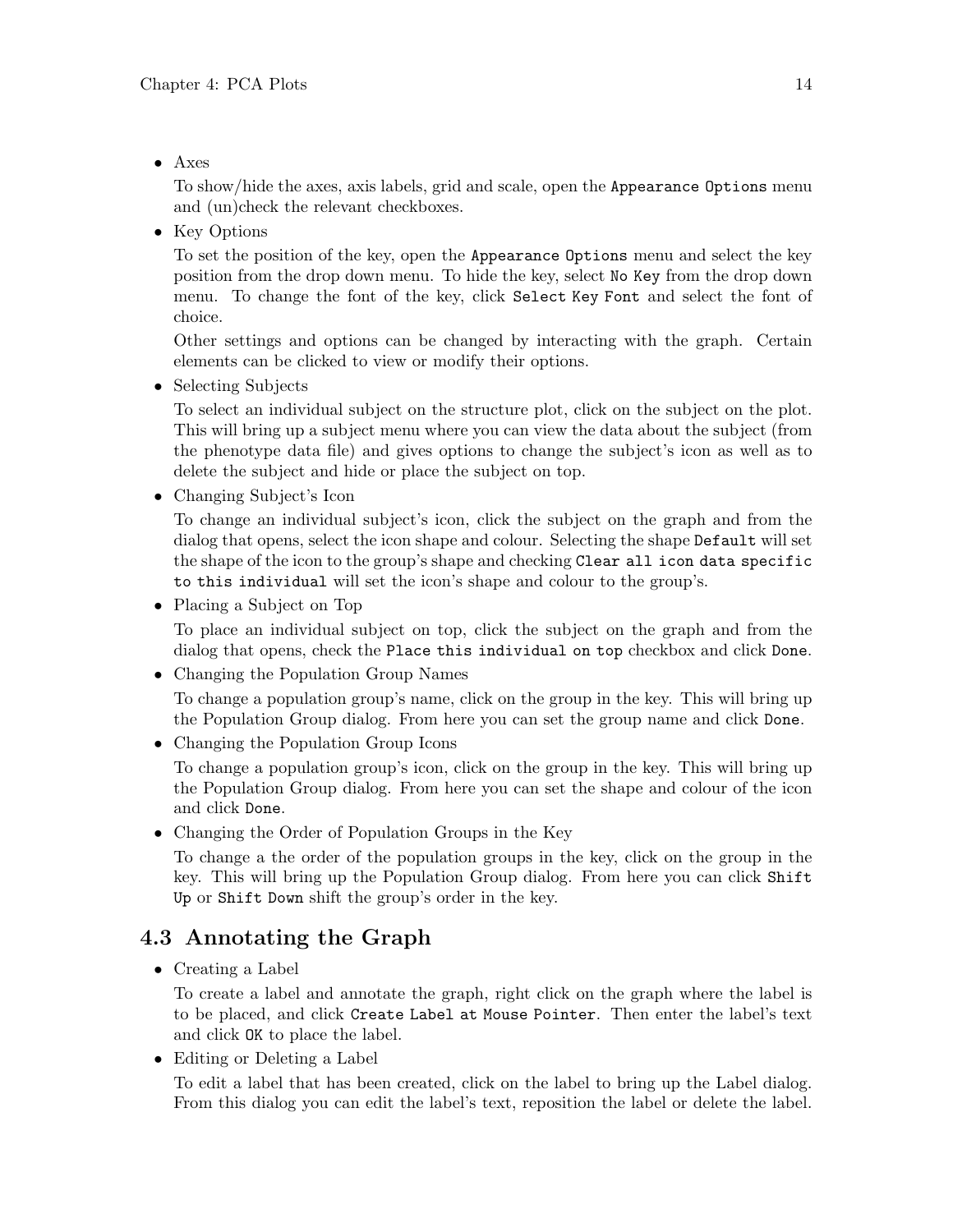Labels can be moved: pressing the shift key while dragging creates a snap to grid feature.

• Drawing lines and arrows

Genesis provides very simple functionality for adding lines and arrows. Click on the icon and the place the line or arrow by (a) clicking on the point where the line/arrow should start, (b) *dragging* to the point where the line should finish, and (c) releasint the mouse. Currently no line editing functionality is provided, other than being able to delete a a line.

## 4.4 Hiding Subjects and Population Groups from the Graph

• Hiding Subjects

To hide a subject from the graph, click on the subject on the graph to bring up the subject dialog. From this menu you can choose to hide the subject from the graph.

• Hiding Groups

To hide a population group from the graph, click on the group in the key to bring up the population group dialog and check the box labelled Hide this group from the graph.

• Showing Hidden Subjects and Groups

To reshow a subject that has been hidden, click on the Select Hidden Individuals or Groups button and from the drop down menu that pops up, select the name of the subject or group that you wish to show. From the subject dialog you can now uncheck the Hide this Individual from the Graph or Hide this group from the Graph checkbox.

## 4.5 Searching for a Subject

To search for a subject in the graph by name, click the Search for individual button in the toolbar. In the dialog, enter the Name (first, last or both) of the individual you wish to find and click Ok. If the individual was found in the data, it will be selected and the subject dialog for that individual will open. If the individual was not found, a message will display.

## 4.6 Rotating the Graph

To rotate a 3D PCA plot, click the Show/Hide 3D PCA Rotate Panel button in the toolbar. This will bring up the rotate panel which contains a slider which can be dragged to rotate the graph about the z-axis.

## 4.7 Advice on data formats

Eigenstrat is directly supported by the Genesis.

#### 4.7.1 SNPRelate

The SNPRelate R package of Zheng *et al* [2012] can be used to do PC-analysis. However, since it is an R-package there is no SNPRelate default format since output is fully programmable in R. We support the following output: a file that contains the eigenvalues, followed by the eigenvectors, produced using the following R commands.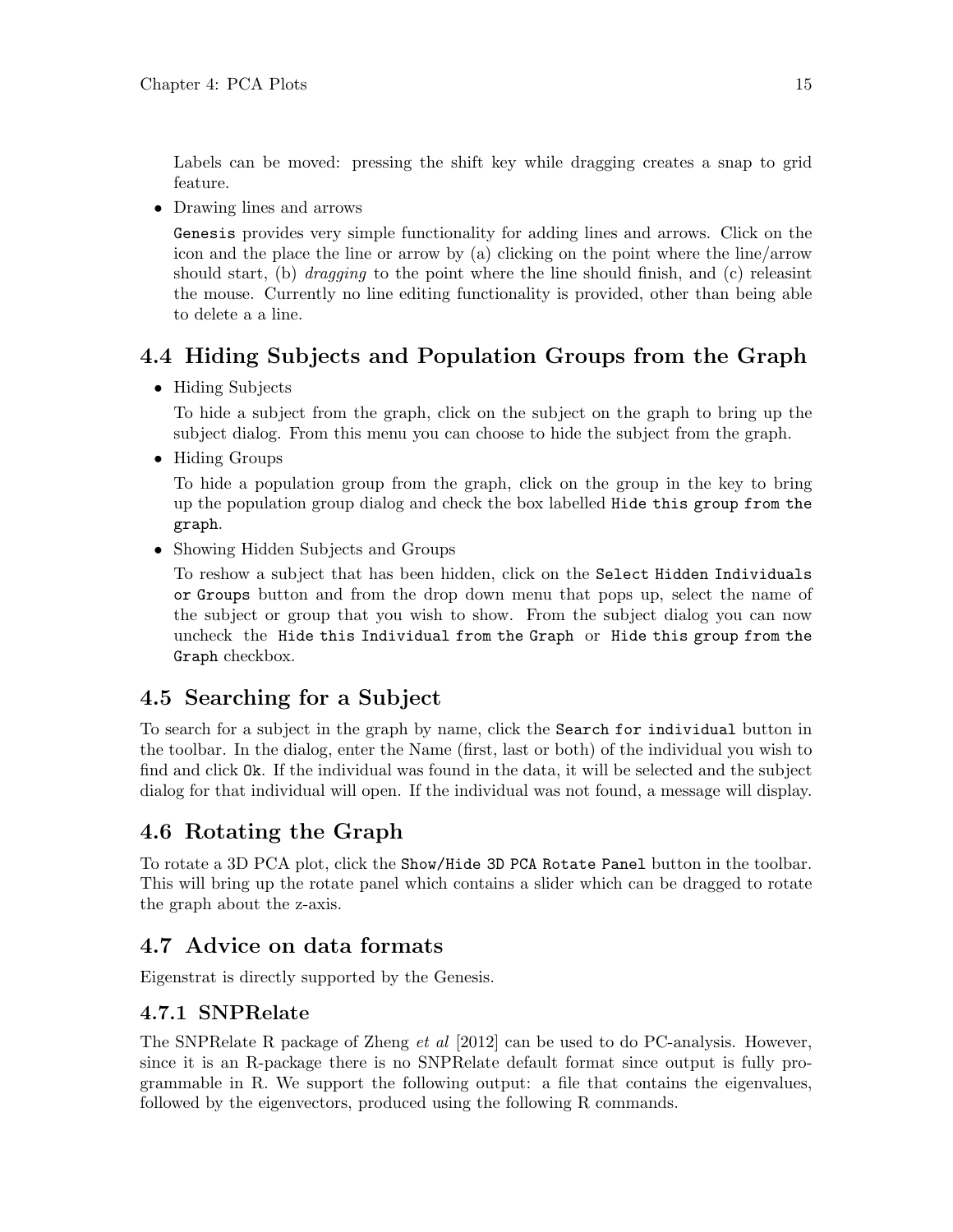```
pca <- snpgdsPCA(genofile,snp.id=snpset)
write.table(pca$eigenval,"pca.rel",sep="\t",quote=FALSE)
tab1 <- data.frame(sample.id = pca$sample.id,
    pop = factor(pop_code)[match(pca$sample.id, sample.id)],
    EV1 = pca\eigenvect[,1],
    EV2 = pca$eigenvect[, 2],EV3 = pca$eigenvect[, 3],EV4 = pca\eigenvect[,4],
    EV5 = pca$eigenvect[, 5],EV6 = pca\eigenvect[,6],
    EV7 = pca\genvect[,7],
    EV8 = pca\eigenvect[0, 8],
    EV9 = pca$eigenvect[, 9],EV10 = pca\eigenvect[,10],
     stringsAsFactors = FALSE)
```
write.table(tab1,"pca.rel",sep="\t",quote=FALSE,append=TRUE)

#### 4.7.2 flashpca

FlashPCA is designed to perform PCA on very large data set. It takes as input a plink BED and BIM file and produces eigenvectors or principal components. We have a script flashpca2evec which converts the data into a format that Genesis can read. Because the flashpca output has no information about the sample IDs, *flashpca2evec* also needs the fam file as input. This script requires Python 2.7.

By default, flashpca calls its output files *eigenvalues.txt* and *eigenvectors.txt* and this is (by default) what flash2pca expects. For example:

flashpca2evec --fam data.fam --out data.evec

However, if the files have other names, the appropriate flags can be used

```
flashpca2evec --fam data.fam --eigenval file1.evals --eigenvec sample.csv --out data.evec
```
#### 4.7.3 plink2evec

PLINK 2 [Purcell and Chang 2014] (and its alpha release plink 1.9) supports PCA directly. Genesis can handle these files natively but assumes that the default plink's default naming convention is used (e.g., a .eigenvec suffix). If this is not followed, Genesis will not be able to recognise the file type. Thus plink2evec is bundled for that purpose.

plink2evec converts the plink output files into the format that Genesis can read.

By default PLINK calls its output files plink.eigenval and plink.eigenvec and this is (by default) what *plink2evec* expects. For exmaple:

plink2evec --out result.pca.evec

However, if the files have other names, the appropriate flags can be used

plink2evec --eigenval file1.evals --eigenvec sample.csv --out data.evec

And if as is common in plink usage, the eigenvectors and eigenvalues file was specified by using the plink  $--$ out flag, then plink2evec can use its  $--$ bfile flag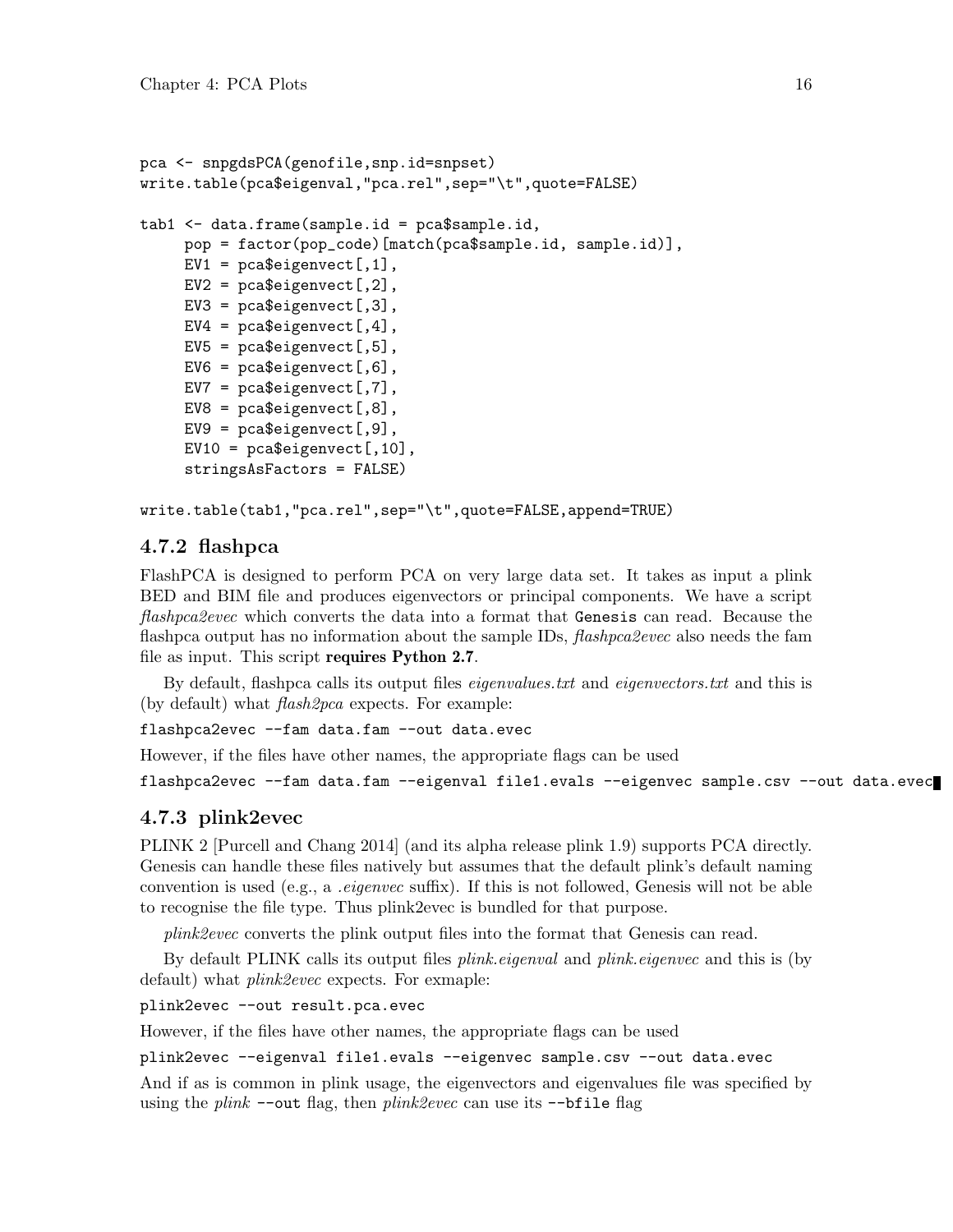plink --bfile sample --pca --out sample plink2evec --bfile sample --out sample.pca.evec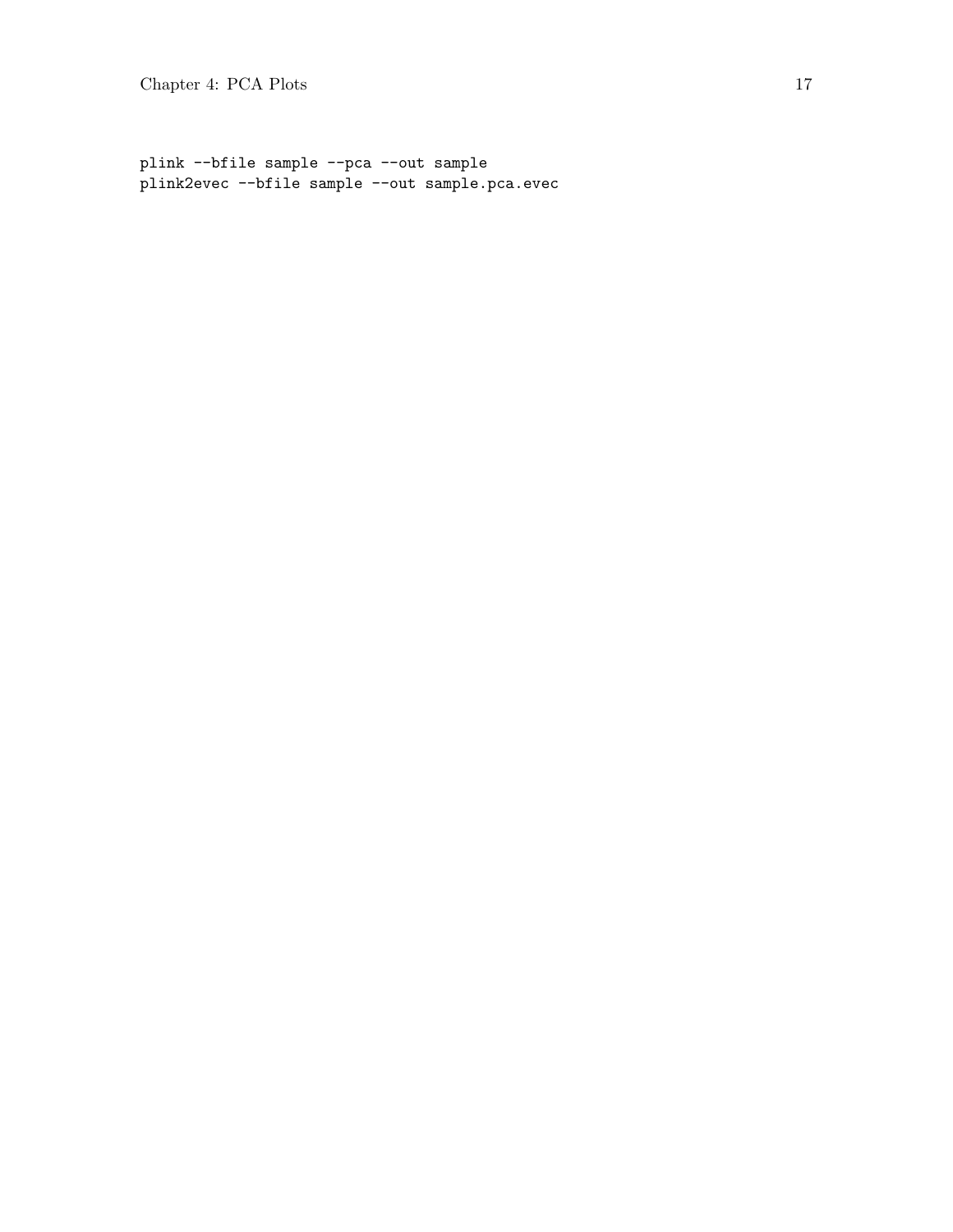## 5 Saving, Loading and Exporting Projects

### 5.1 Saving a Project

To save a project currently in use, click the Save Project button on the toolbar or click File click Save Project. Enter a filename and navigate to the location you wish to save the file and click Save.

We recommend regular saving. Although, Genesis is stable, like other software it may crash and saving is easy.

Please note that in the Genesis GUI, that you may have several projects open at once. Saving only saves the current project!

#### 5.2 Loading a Project

To load a project previously saved, click the Load Project button on the toolbar or click File click Load Project. Navigate to and select the file you wish to load and click Load.

#### 5.3 Exporting Graphs

Once you are satisfied with the graph you are currently working on, you can export the graph as an image file (.png) or in a PDF. To do so, click the Export button on the toolbar or click File click Export.

From the dialog that opens, select whether to export as a PNG, SVG image or as a PDF, then navigate to the location you wish to save the file and click OK.

#### 5.3.1 Notes on exporting as a PDF

Genesis will export the graph as it is on the screen in front of you, and will scale this image to fit on the width of an A4 page. This may cause larger admixture project's images to be of too high detail to view all the detail on the monitor of your computer all at once. This is normal and expected. The detail will be stored there - it may be necessary to zoom in to view it all – and if the image is printed, the detail will be there (assuming the printer is of high enough quality).

#### 5.3.2 Notes on exporting as a PNG image

PNG (Portable Network Graphics) is a cross-platform image file format that can be handled by almost all good image viewers and editors. When exporting as a PNG file, note that the image will be the same size as it is on the screen as you export it. This means that resizing the Genesis window between PCA exports will create different sized images (Admixture sizes are determined by the options in the Appearance Options). This is important as PNG images do not scale up, i.e. a smaller image will become blurry if it is stretched too big. Keep this in mind when exporting as a PNG image.

#### 5.4 Error messages

- 1: Only 1 column in input file not allowed
- 2: The admix or phenotpe file has a varying number of columns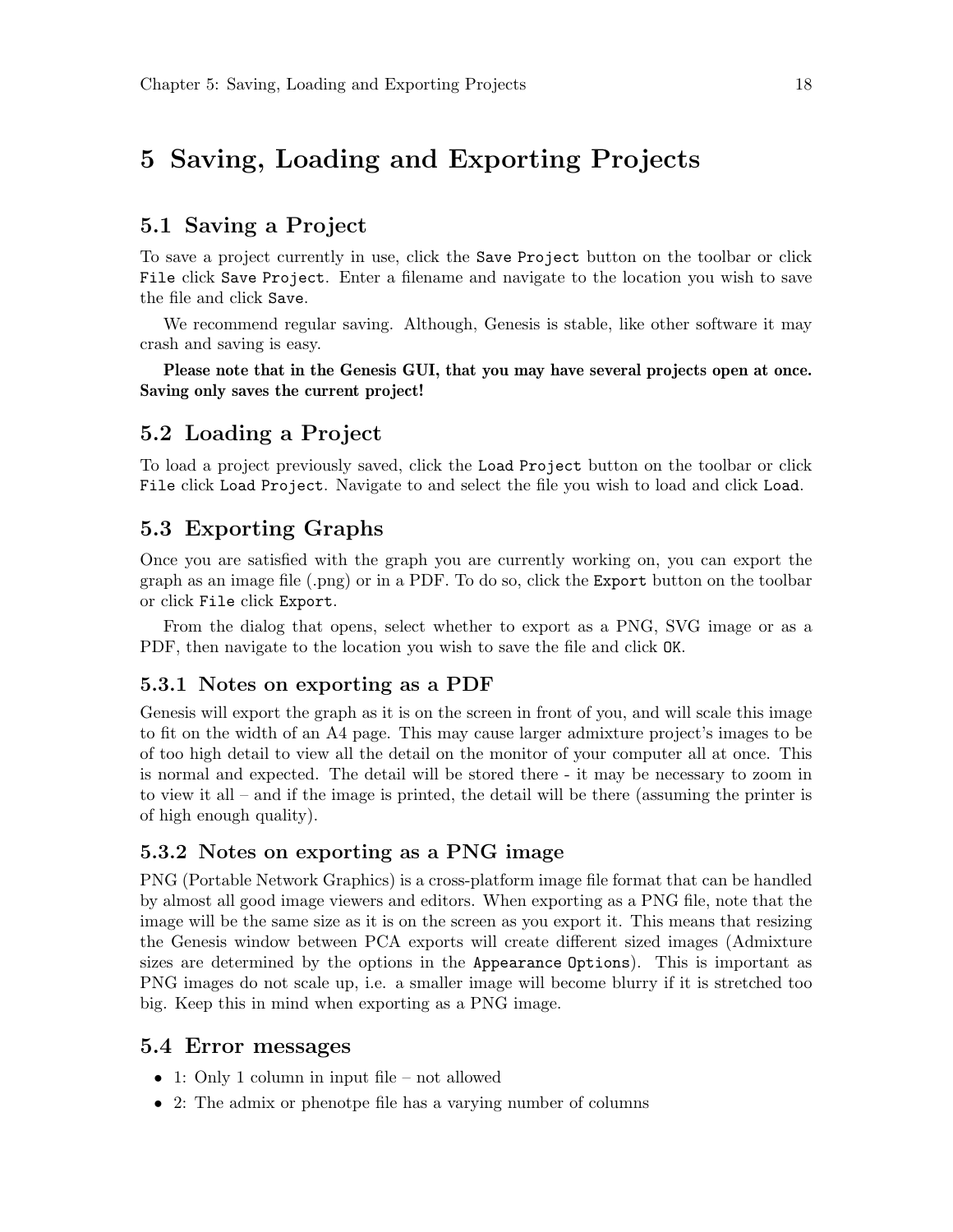- 3: Java gives a NumberFormat error in the input file.
- 5: File is not found
- 102: I think you have a plink eigenvector file but a line does not parse.
- $\bullet~$  300: PCA read is not in SMARTPCA format. Hint: if you have a PLINK file make sure that your fam file is in the directory.
- 400: Error in data file: file may be empty